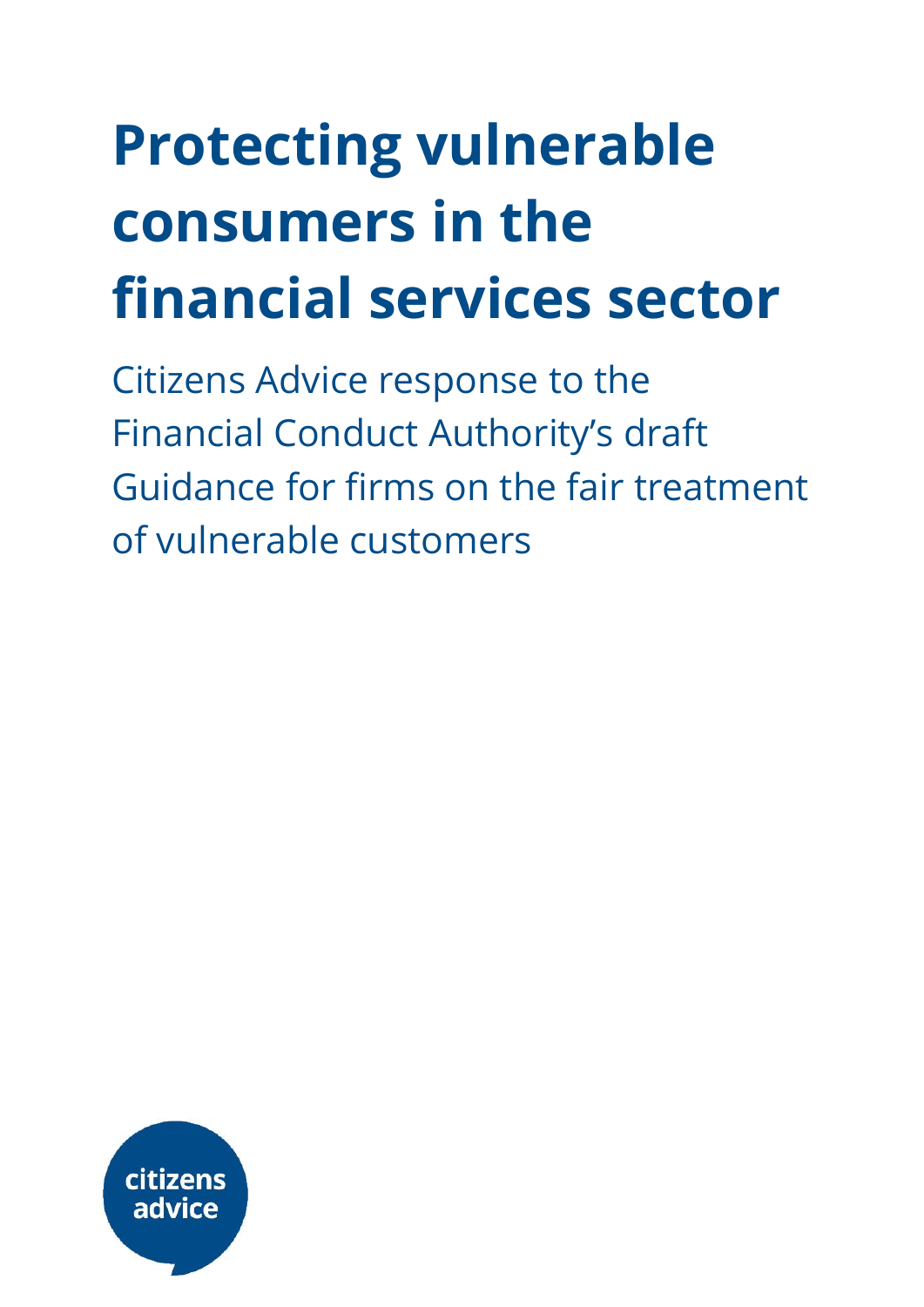# **Contents**

| Introductory remarks                | 2  |
|-------------------------------------|----|
| Response to Question 1              | 4  |
| Response to Question 2              | 7  |
| Response to Question 3              | 7  |
| Response to Question 4              | 8  |
| Response to Questions 6 and 11      | 10 |
| Response to Question 9              | 11 |
| Response to Questions 13 and 14     | 12 |
| Response to Questions 15, 17 and 18 | 13 |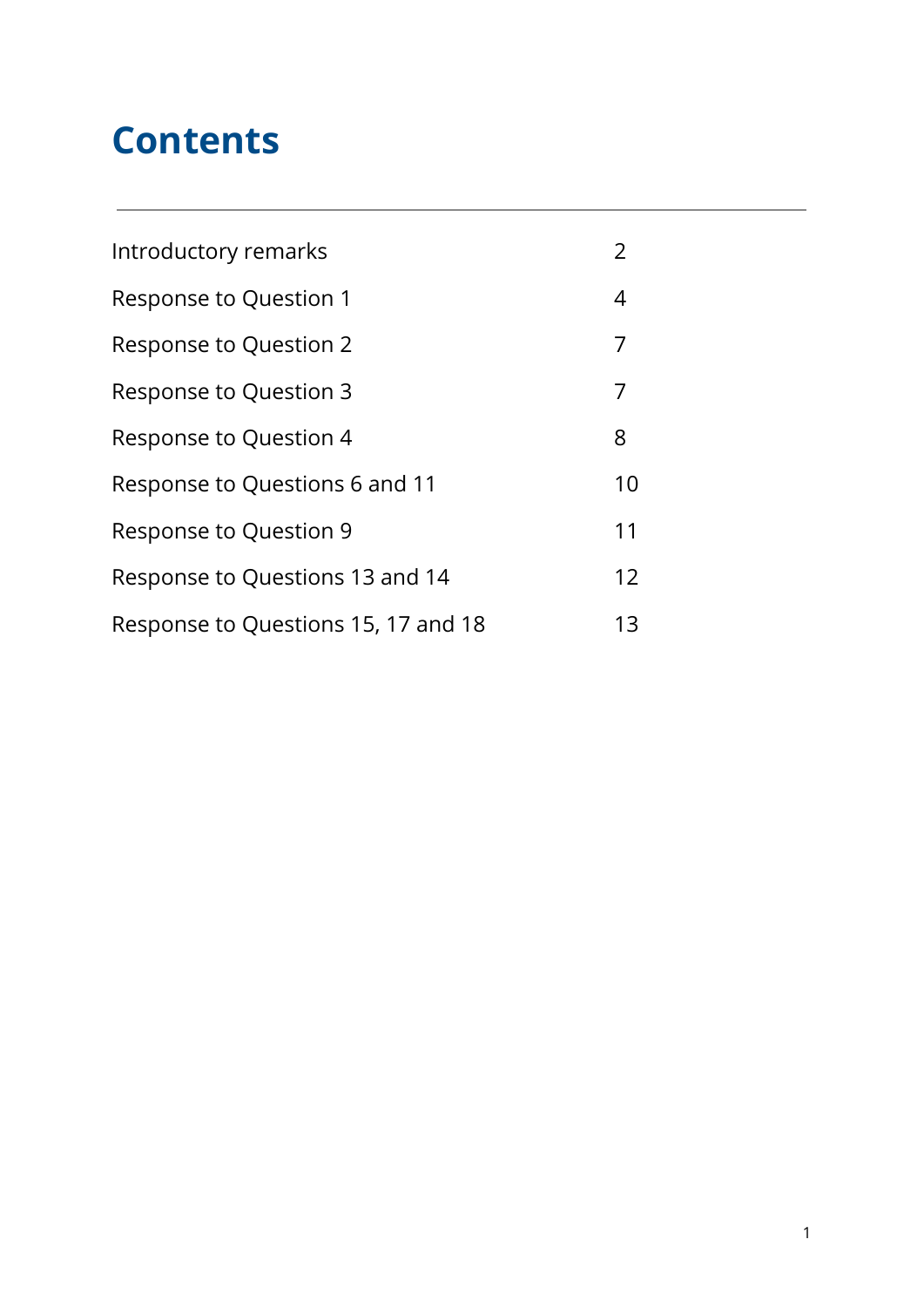Dear colleague,

Citizens Advice provides free, independent and impartial advice to anyone who needs it. In the last year, we advised people on over 260,000 financial services issues.

Many of the people our advisers see are vulnerable. People most often come to us for help with benefits or debt issues. We advised 100,000 clients with mental health problems in the past 12 months, and this is the most common health issue among our clients. Our advisers saw 175,000 people on a low income - 68% of clients who told us their income. 1

We welcome the Financial Conduct Authority's (FCA) focus on what they expect firms to do to protect vulnerable customers. From our research, feedback from advisers and data from our network of local Citizens Advice, we know that vulnerable people get bad outcomes from financial services and often don't receive adequate support from firms.<sup>2</sup>

Although we've come across examples of good support across the sector, we don't think either this new Guidance or voluntary efforts by financial services firms to improve will be enough to level the playing field for vulnerable customers.

We support the FCA's principles-based approach to regulation, but we don't see this as incompatible with the creation of a more prescriptive set of rules that guarantee vulnerable customers a basic level of support, and prevent harm from occurring. We've had feedback from several firms saying they'd welcome the FCA providing clarity on what needs to be offered and implemented at a minimum.

The flexibility that comes with guidance will perpetuate the current situation, in which support is highly inconsistent across - and even within - providers, with some customers receiving excellent treatment, but many experiencing very poor outcomes. We therefore think the FCA should adapt this Guidance to include a set of rules on the treatment of vulnerable consumers.

A critical part of supporting vulnerable customers - not included in the Guidance or your consultation questions - is price. Our super-complaint to the Competition and Markets Authority (CMA) about the loyalty penalty had this issue at its heart. It's not enough for firms to provide good, tailored support to customers. They should also be giving vulnerable customers a fair price.

We have strongly supported your introduction of a fair pricing framework in financial service markets and would ask that the FCA duplicate the framework here. However, firms should not be encouraged to see their support for vulnerable customers and what they charge vulnerable customers as separate.

 $117\%$  of our clients told us their income

<sup>&</sup>lt;sup>2</sup> Citizens Advice, Excessive prices for disengaged consumers: A [super-complaint](https://www.citizensadvice.org.uk/Global/CitizensAdvice/Consumer%20publications/Super-complaint%20-%20Excessive%20prices%20for%20disengaged%20consumers%20(1).pdf) to the [Competition](https://www.citizensadvice.org.uk/Global/CitizensAdvice/Consumer%20publications/Super-complaint%20-%20Excessive%20prices%20for%20disengaged%20consumers%20(1).pdf) and Markets Authority, 2018; Citizens Advice, The mental health [premium](https://www.citizensadvice.org.uk/Global/CitizensAdvice/Consumer%20publications/Mental%20Health%20Premium.pdf), 2019; 2018; Citizens Advice, [Counting](https://www.citizensadvice.org.uk/Global/CitizensAdvice/Consumer%20publications/Minimum%20standards%20report%20-%20final%20version.pdf) on it, 2019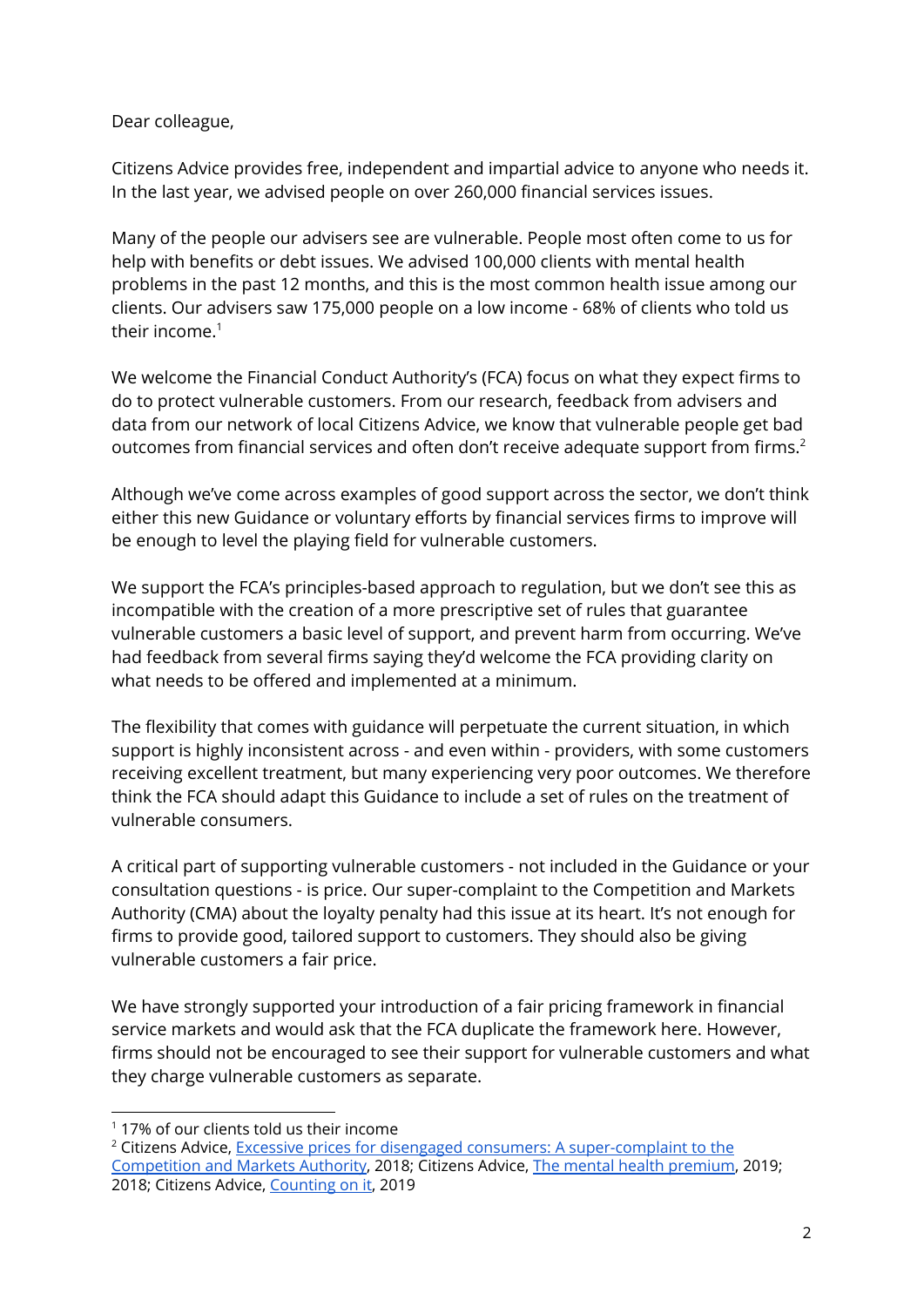If a firm is having a conversation with a customer about how it can offer support, it must also be considering what it charges that customer. If a firm knows that a customer is in problem debt, financially vulnerable or unlikely to be able to engage in the market, it should - as a matter of policy - be putting those customers on the best deals that reflect their needs.

Our thoughts are expanded in more detail in subsequent answers to your questions.

This response is not confidential and may be published in full on your website.

Kind regards,

Jasmin Matin and Rebekka Rumpel

(Senior Policy Researcher, Citizens Advice) (Policy Researcher, Citizens Advice)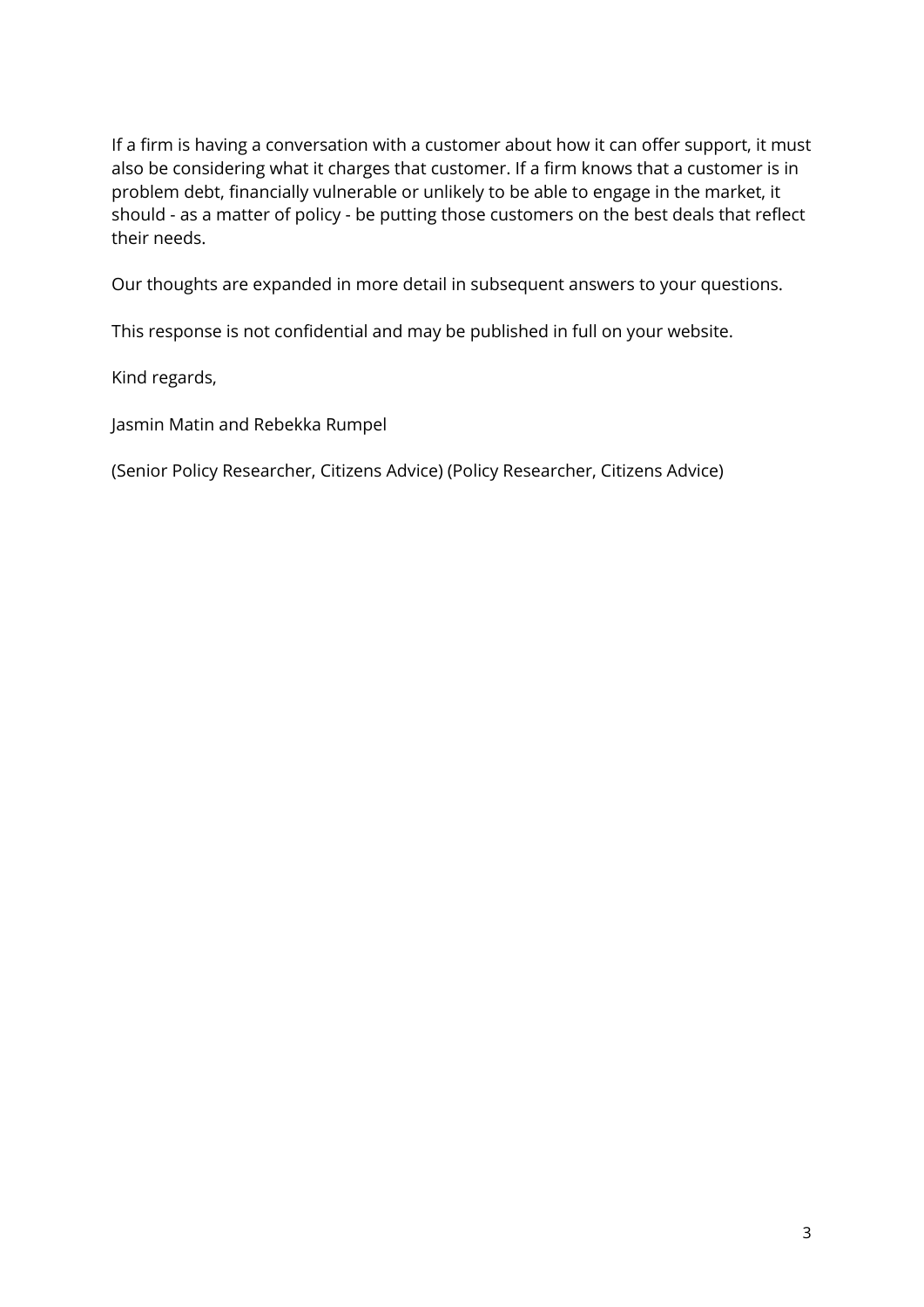# **Q1: Do you have any comments on the aims of the draft Guidance?**

We welcome the FCA's aim to make it clear to firms what they should do to embed doing the right thing for vulnerable consumers into their culture. Our research has found that many essential financial service markets aren't working for vulnerable people.<sup>3</sup> The support vulnerable customers receive varies hugely from 1 provider to the next, and even within providers. 4

- Our report on the mental health premium in essential services found that, where someone's ability to carry out their day-to-day activities is affected by poor mental health, this lack of support can result in costs of £1,100 - £1,550 a year. $^5$
- Our research into consumer credit markets has found that high-cost products are more likely to be used by vulnerable consumers.
- Lending decisions often don't consider financial vulnerability let alone wider vulnerabilities. A quarter of those receiving uninvited credit limit increases, for instance, are already in financial distress. 6

Recent research by the FCA has found similar evidence of vulnerable consumers getting bad outcomes in financial service markets. For example, in the overdraft market, consumers in more deprived areas were found to pay twice as much in charges for unarranged overdrafts as consumers living in less deprived areas. Consumers in more deprived areas are 70% more likely to use an unarranged overdraft than other consumers. These consumers tend to have lower incomes, tend to be from Black, Asian and minority ethnic (BAME) communities, and have a higher probability of being vulnerable due to poor health or a disability. $^7$ 

It's positive that the FCA wishes to establish that the outcomes firms should achieve for vulnerable consumers should be 'at least as good as those of other consumers.'<sup>8</sup> In the example above, the FCA responded by creating new rules to protect those vulnerable consumers.

However, we're concerned that the 6 outcomes listed in Figure 2 on page 26 of the draft Guidance aren't all outcomes. Giving firms more concrete direction on how to improve treatment of vulnerable customers should have 3 clear parts:

- 1. Guidance on actions and approaches expected of firms
- 2. Guidance on measurable outcomes that the actions of firms can be judged against, and
- 3. Specific rules for markets or groups of consumers.

Taking that approach, the outcomes listed in Figure 2 should be split into 2 groups:

<sup>&</sup>lt;sup>3</sup> Citizens Advice, Excessive prices for disengaged consumers: A [super-complaint](https://www.citizensadvice.org.uk/Global/CitizensAdvice/Consumer%20publications/Super-complaint%20-%20Excessive%20prices%20for%20disengaged%20consumers%20(1).pdf) to the [Competition](https://www.citizensadvice.org.uk/Global/CitizensAdvice/Consumer%20publications/Super-complaint%20-%20Excessive%20prices%20for%20disengaged%20consumers%20(1).pdf) and Markets Authority, 2018; Citizens Advice, The mental health [premium](https://www.citizensadvice.org.uk/Global/CitizensAdvice/Consumer%20publications/Mental%20Health%20Premium.pdf), 2019

<sup>4</sup> Citizens Advice, Beyond good [practice](https://www.citizensadvice.org.uk/Global/CitizensAdvice/Consumer%20publications/Mental%20Health%20Premium.pdf) guides, 2018

<sup>5</sup> Across energy, telecoms, financial and postal services. Citizens Advice, The [mental](https://www.citizensadvice.org.uk/Global/CitizensAdvice/Consumer%20publications/Mental%20Health%20Premium.pdf) health [premium](https://www.citizensadvice.org.uk/Global/CitizensAdvice/Consumer%20publications/Mental%20Health%20Premium.pdf), 2019

 $6$  Citizens Advice, [Uninvited](https://www.citizensadvice.org.uk/Global/CitizensAdvice/Debt%20and%20Money%20Publications/Credit%20limit%20increases%20briefing%20(1).pdf) credit limit increases push people in to debt, 2017

<sup>7</sup> FCA, High-cost Credit Review: [Overdrafts](https://www.fca.org.uk/publication/consultation/cp18-13.pdf), 2018

<sup>8</sup> Draft Guidance paragraph 18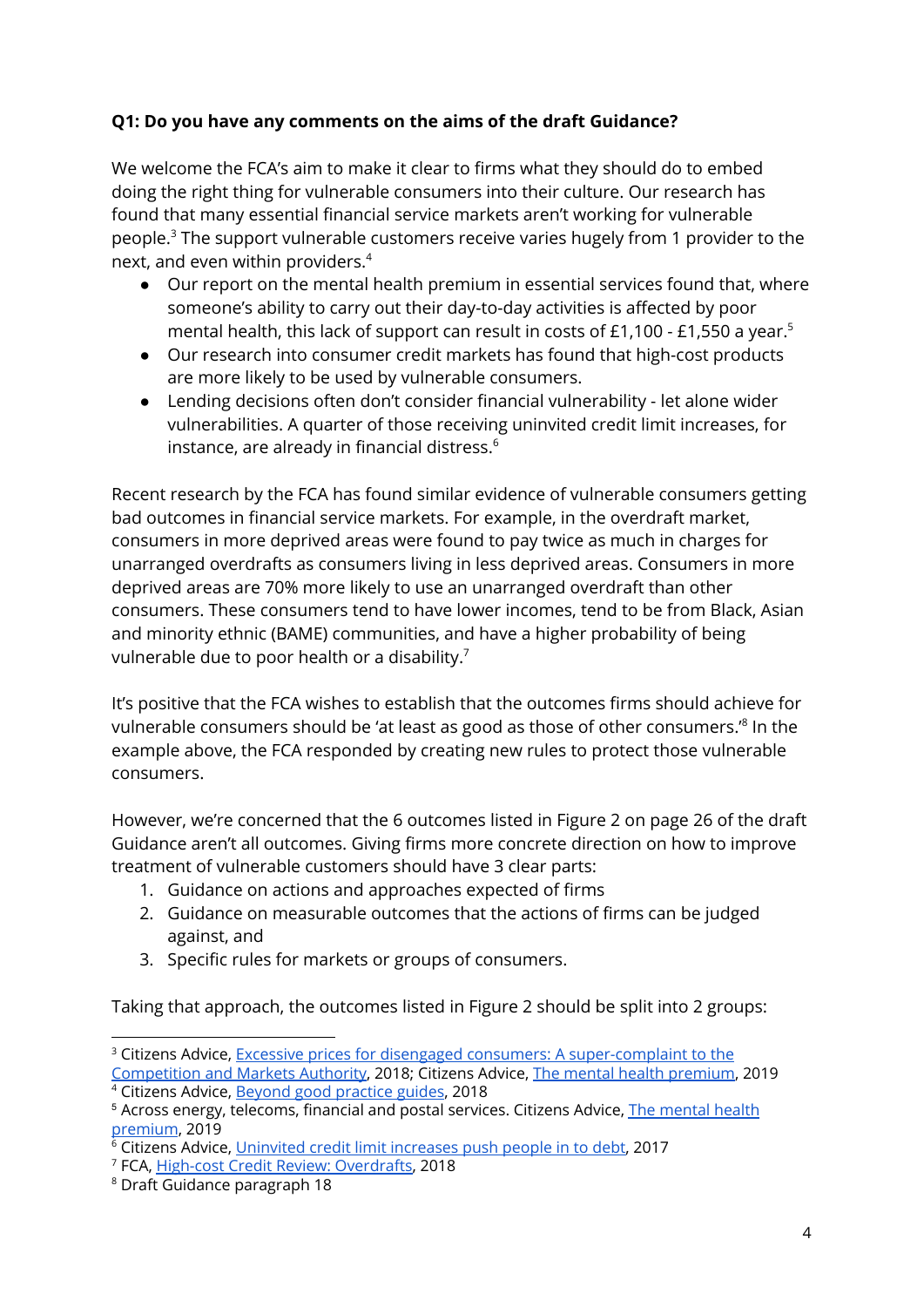Actions

- Action 1: Firms should place fair treatment of customers at the centre of their corporate culture.
- Action 2: Products should be marketed, sold, and targeted at customers they're designed for.
- Action 3: Channels of communication should be tailored to customer needs, and customer preferences should be updated regularly.
- Action 4: Customers should be given clear information and kept informed before, during, and after the point of sale.

Outcomes

- Outcome 1: Products and services should meet the needs of consumers, taking their circumstances into account.
- Outcome 2: Consumers should be appropriately informed before, during, and after sale.
- Outcome 3: Vulnerable consumers should be able to communicate with their provider as easily as consumers who are not vulnerable.
- Outcome 4: Vulnerable consumers should be able to switch, make claims, and complain as easily as consumers who are not vulnerable.

These actions and outcomes should be supported by more detailed rules setting out minimum compliance and guidance to help firms deliver these aims. Crucially, the outcomes should be used to measure the success of the actions taken. The outcomes of vulnerable consumers should be compared to those of non-vulnerable consumers. For instance, are vulnerable consumers as likely to switch as those who aren't vulnerable?

In addition, there should be specific rules for the treatment of vulnerable customers where possible.

In the current approach, the outcomes don't represent measurable, positive effects of actions taken by firms to improve the treatment of vulnerable customers. Each outcome should integrate an assessment of how to create parity in that area with customers who aren't vulnerable. We also think the outcomes take too static an approach to vulnerability. We'll assess the outcomes outlined in Figure 2:

**Outcome 2:** Products and services marketed and sold in the retail market are designed to meet the needs of identified consumer groups and are targeted accordingly.

● Product design and *intended* functioning should not be a substitute for a clear, measurable outcome relating to how vulnerable consumers end up interacting with and being impacted by products and services in reality. Any guidance - or rules - should be unequivocal that bad outcomes for significant numbers of vulnerable consumers should be treated as evidence of poor product design and a failure to treat vulnerable consumers fairly.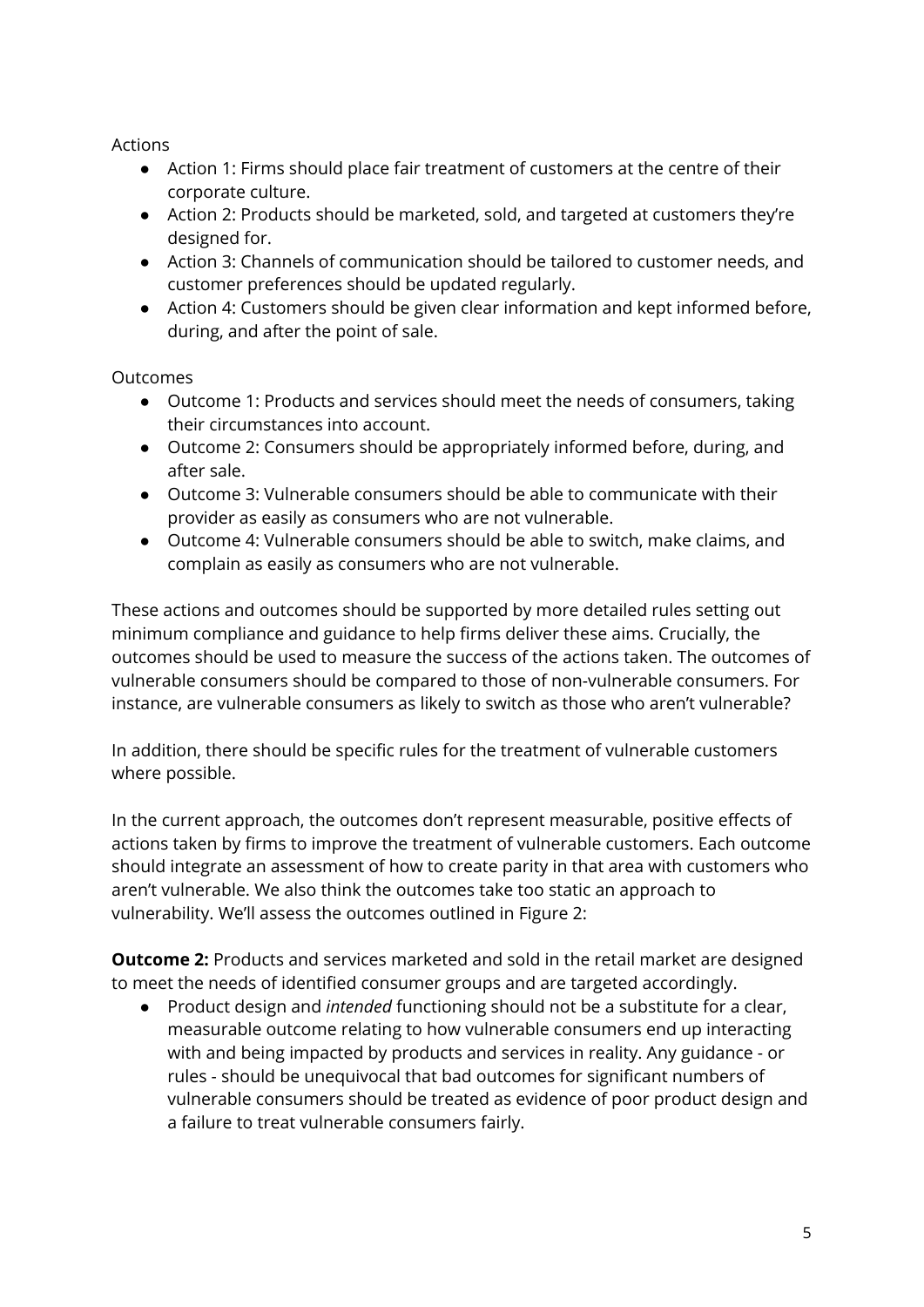**Outcome 3:** Consumers are given clear information and are kept appropriately informed before, during and after the point of sale.

● The approach this outcome takes to vulnerability and the circumstances of customers is too static, as is the approach in Outcome 5. This outcome doesn't explicitly take into account that a customer's ability to engage with information and preference for certain channels of communication may change in relation to their situation. For example, a customer experiencing a mental health crisis may need to nominate a third party to receive all communications for them for a period of time. Changing Outcome 3 to focusing on vulnerable customers being as easily able to communicate with and receive information from their provider as customers who are not vulnerable as a result of being offered extra support would be a better approach.

**Outcome 4:** Where consumers receive advice, the advice is suitable and takes account of their circumstances.

● Focusing on the suitability of advice for vulnerable customers omits an important issue: vulnerable customers will find it much more difficult to access advice in the first place. For example, our research found that people with mental health problems might be told about getting debt advice but won't then manage to set up an appointment.<sup>9</sup> We interviewed a building society that introduced warm debt advice referrals.<sup>10</sup> This led to successful referrals increasing tenfold. Previously the success rate was at around 5-10%. Outcome 4 should therefore be widened to focus on both access to advice and content of advice.

**Outcome 5:** Consumers are provided with products that perform as firms have led them to expect, and the associated service is of an acceptable standard.

Like Outcome 3, Outcome 5 doesn't consider that people's vulnerability and circumstances may fluctuate or change rapidly, and it's precisely this - and firm inflexibility in response - that often leads to problems. This should be taken into account in this outcome to address the harm caused by firms not adjusting products when vulnerable customers can no longer meet their obligations.

**Outcome 6:** Consumers don't face unreasonable post-sale barriers imposed by firms to change product, switch provider, submit a claim or make a complaint.

● Like Outcome 4, this outcome doesn't take into account the additional challenges vulnerable customers often face in these areas, or suggest extra measures to equalise the experience of vulnerable customers with customers who aren't vulnerable. For example, firm complaints processes might not entail any formal barriers. However, we found that a combination of factors put people with mental health problems off from making a complaint. These included reluctance communicating, difficulty asserting rights, and poor working memory. This outcome needs to consider not just 'unreasonable barriers', but what active

<sup>&</sup>lt;sup>9</sup> Citizens Advice, [Counting](https://www.citizensadvice.org.uk/Global/CitizensAdvice/Consumer%20publications/Minimum%20standards%20report%20-%20final%20version.pdf) on it, 2019

 $10$  Where the provider takes responsibility for arranging an advice appointment (whether face-to-face or by phone), rather than the customer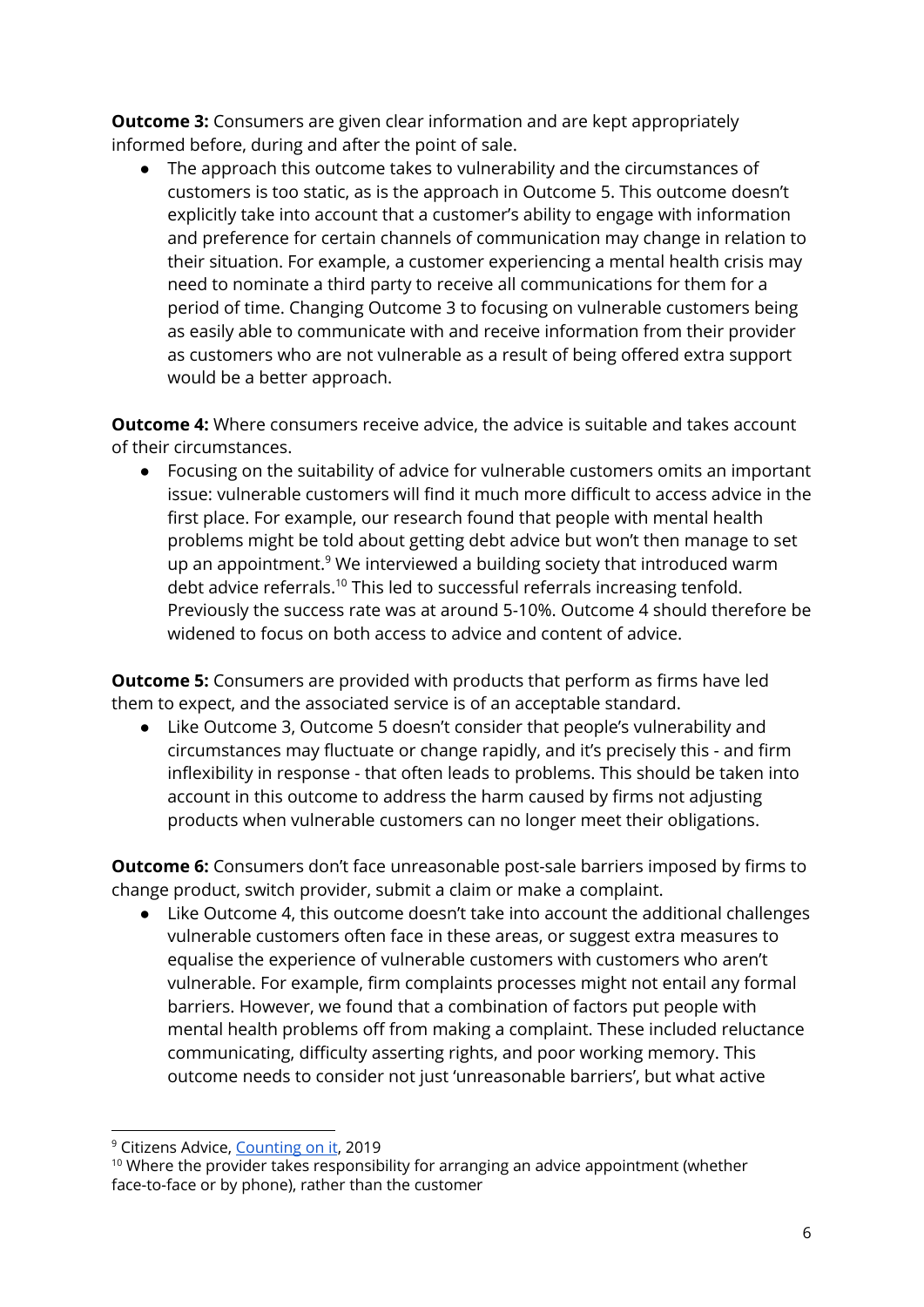measures firms can take to level the playing field and enable vulnerable customers to switch, change product etc.

# **Q2: Do you have any comments on the application of the Guidance or its status as non-Handbook guidance?**

We're concerned that the flexibility the FCA wants to give firms to determine their own means of achieving the right outcomes for vulnerable consumers means that the current lack of consistent support and resulting harm continues. Given the status of this output as guidance, rather than rules, firms may choose not to act on it, or may make only superficial changes. Please see our answer to question 9 on this matter.

We support the FCA's principles-based approach, but don't see this as incompatible with the creation of a more prescriptive 'floor' that all firms must implement to ensure vulnerable consumers are not experiencing harm. Voluntary, uneven efforts by providers to improve practices will not be enough to overcome the structural barriers vulnerable customers face in managing their financial services. Firms should take responsibility for innovating and improving above this basic level of support, and minimum forms of support required by the FCA should evolve to adapt to market changes and new challenges for both consumers and firms.

In interviews we conducted with financial services providers to inform a report on support for people with mental health problems, we repeatedly heard that firms would welcome a set of rules on minimum levels of support they should be offering. Several interviewees told us that there was confusion around what they're expected to do. Complementing principles with a set of more prescriptive requirements would lead to greater clarity, and help the FCA enforce against firms failing to meet these requirements.

# **Q3: Do you have any comments on the application in the Guidance of the distinction between actual and potential vulnerability?**

On pages 6 and 7 of the Guidance consultation, the FCA outlines 'drivers of vulnerability'. We welcome that the FCA recognises that experiencing 2 or more forms of vulnerability at once will make it all the more important that a customer receives the right support from their provider.

We think that the FCA needs to give more weight to the significance of low income as a driver of vulnerability, and should consider this a cross-cutting issue that affects every driver in Table 1 (page 7). We've seen in our research and heard from our advisers that low income needs to be a core focus in all work on vulnerability. Several of the drivers of vulnerability listed by the FCA, including mental health problems, $^{\rm 11}$  physical disability, $^{\rm 12}$ 

<sup>&</sup>lt;sup>11</sup> Elliott, I., Poverty and Mental Health: A review to inform the Joseph Rowntree [Foundation's](https://www.mentalhealth.org.uk/sites/default/files/Poverty%20and%20Mental%20Health.pdf) [Anti-Poverty](https://www.mentalhealth.org.uk/sites/default/files/Poverty%20and%20Mental%20Health.pdf) Strategy, 2016

<sup>&</sup>lt;sup>12</sup> New Policy Institute, Disability, [Long-Term](https://www.npi.org.uk/files/7814/0490/1005/Disability_long_term_conditions_and_poverty.pdf) Conditions and Poverty, 2014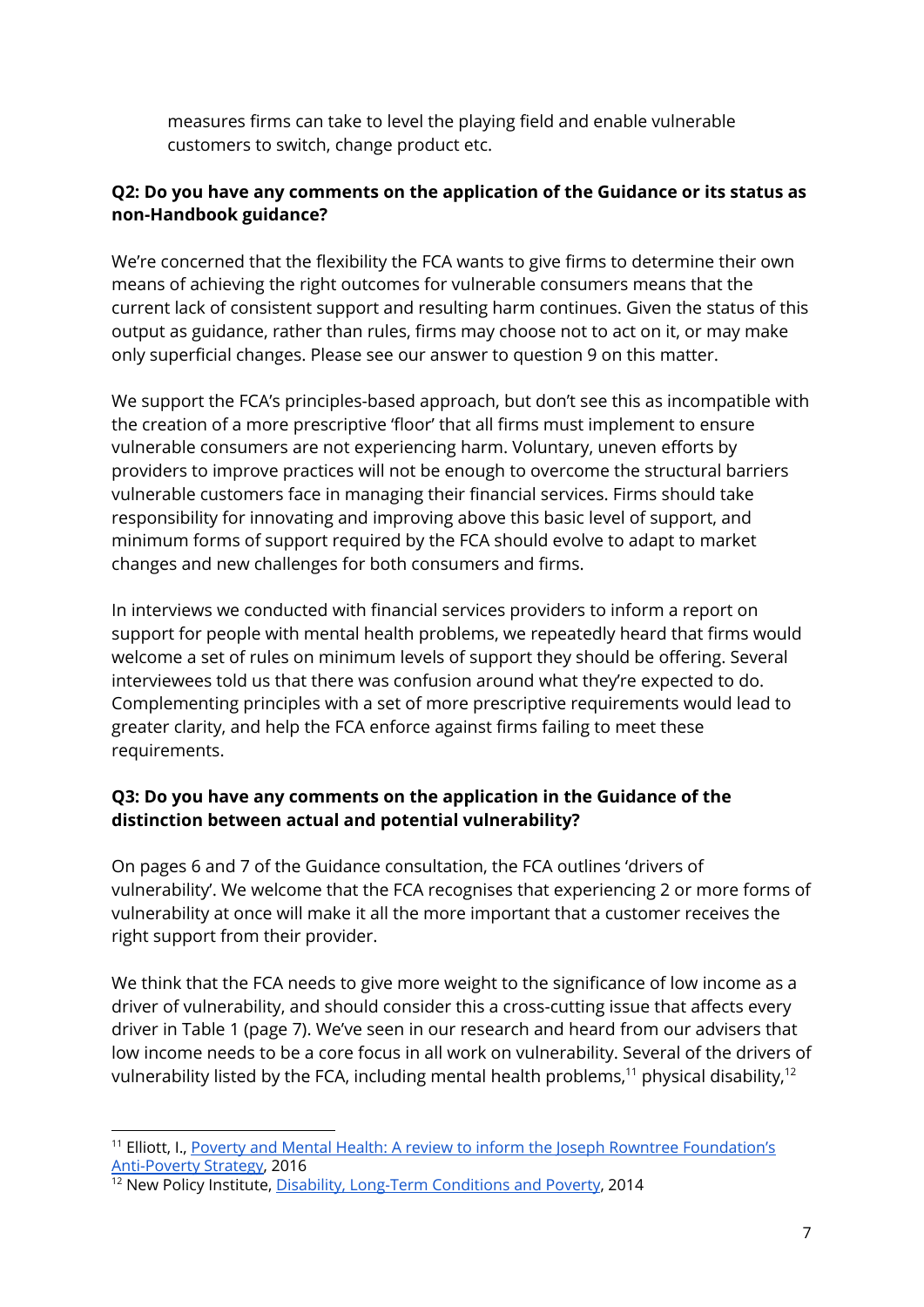low financial capability, $^{13}$  and having (sizeable) caring responsibilities are linked with having a low income.<sup>14</sup> People's ability to deal with acutely difficult situations - whether life events such as bereavement, a mental health crisis, an income shock, or severe illness - is greatly affected by their financial situation. With no financial cushion, having to pay for a funeral, dealing with job loss or having to privately cover mental health treatment can push people into poverty.

The 2 case studies below illustrate how different forms of vulnerability can interact. In both instances the way financial services providers have treated these clients has made an already bad situation worse - in the case of Patrícia dangerously so. Both Iain and Patrícia are vulnerable as a result of their mental health problems. But their material circumstances mean the harm they've experienced as a result of their treatment is an order of magnitude greater than that of a customer with similar mental health problems but in a better financial situation. The FCA should look much more carefully at the interaction of different forms of vulnerability and especially at how firms can ensure that customers with low or erratic incomes are offered the extra support and protections they need. Where there are clear areas of detriment, the FCA should set out rules e.g. customers in debt should be moved to the best deal.

Iain was forced to give up his career of over 40 years due to the severity of his mental health condition. He came to Citizens Advice because his wife also had to give up her job to care for him. They are now struggling financially. An adviser helped Iain look at his outgoings and discovered he had been with the same car insurance provider for many years. He was paying the loyalty penalty<sup>15</sup> and spending more than £45 a month too much. When the adviser rang Iain's car insurance provider to explain the situation, the provider was unwilling to change the cost of his insurance.

Patrícia has complex post traumatic stress disorder and cannot work. She contacted her bank to tell them about this and to ask them to limit the amount of cash she can withdraw in one go. Her bank told her they were unable to help with this. Patrícia experienced an episode of poor mental health and spent all her Universal Credit money in one go. She then came to Citizens Advice for help in 2 consecutive weeks as she didn't have enough money to eat, and requested food bank vouchers.

#### **Q4: Do you have any comments on our view of what firms should do to understand the needs of vulnerable consumers?**

The Guidance consultation notes that firms highlighted to the FCA that something they would find helpful is 'clear guidance on what they should do to understand the needs of

<sup>&</sup>lt;sup>13</sup> Social Market Foundation, *Fixing Family Finances: Taking a [household](http://www.smf.co.uk/publications/fixing-family-finances-taking-a-household-view-to-improving-financial-capability-in-great-britain/) view to improving* financial [capability](http://www.smf.co.uk/publications/fixing-family-finances-taking-a-household-view-to-improving-financial-capability-in-great-britain/) in Great Britain, 2016

<sup>&</sup>lt;sup>14</sup> Aldridge H & Hughes C (2016) [Informal](https://www.npi.org.uk/files/2114/6411/1359/Carers_and_poverty_in_the_UK_-_full_report.pdf) carers and poverty in the UK: an analysis of the Family [Resources](https://www.npi.org.uk/files/2114/6411/1359/Carers_and_poverty_in_the_UK_-_full_report.pdf) Survey, 2016

 $15$  Citizens Advice, Excessive prices for disengaged consumers: A [super-complaint](https://www.citizensadvice.org.uk/Global/CitizensAdvice/Consumer%20publications/Super-complaint%20-%20Excessive%20prices%20for%20disengaged%20consumers%20(1).pdf) to the [Competition](https://www.citizensadvice.org.uk/Global/CitizensAdvice/Consumer%20publications/Super-complaint%20-%20Excessive%20prices%20for%20disengaged%20consumers%20(1).pdf) and Markets Authority, 2018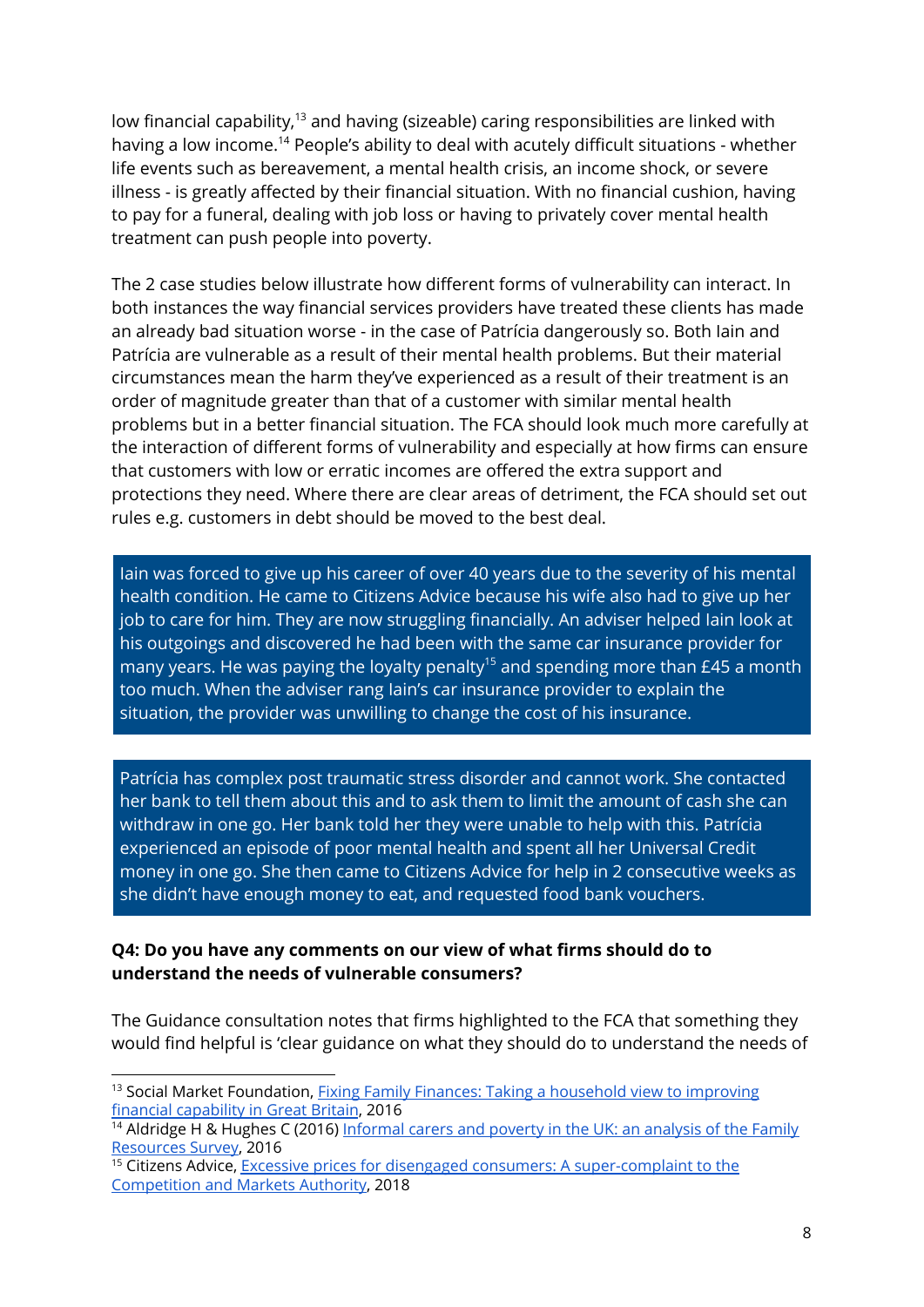vulnerable customers'. However, the Guidance consultation then states that 'the Guidance does not prescribe the processes that firms need to use as we do not think that would lead to the outcomes we want to see for vulnerable consumers'. Annex 1, Section 2 ('Understanding the needs of vulnerable consumers') repeatedly stresses that 'firms should understand' and 'firms should identify', but does not outline what firms should *do* to understand and identify. Although there's a place for using processes that don't require disclosure of vulnerabilities by customers, such as analysing data to identify consumer patterns of behaviour, the clearest way of identifying who needs support and what support they need is still asking customers.

While getting the right balance between privacy and disclosure isn't easy, and telling a company about such a personal issue won't work for everyone, improving policies and processes relating to disclosure and support is the best way for firms to understand and meet the needs of vulnerable customers.

Our research for our minimum standards report found that 40% of people with a mental health problem have disclosed or are willing to disclose in the right circumstances. However, more than half of those people would only disclose if it meant they got support from their provider as a result (21%).<sup>16</sup> Money and Mental Health has found a large discrepancy between disclosing and receiving support in financial services: 31% of people said they have disclosed their mental health problem but only 10% have received support.<sup>17</sup> A key way firms can therefore identify what the needs of customers are is to preface this conversation with examples of concrete forms of help and support that are available.

An obvious place for improvement is content on firms' websites relating to disclosure. Many firms don't tell customers what they should do to disclose a vulnerability or ask for support. When they do, they make it hard to find this information (e.g. requiring customers to navigate and click through numerous web-pages). Many firms put information under the heading 'accessibility', which is not a term many vulnerable customers understand is meant to relate to them. Some firms tell customers to ring the general customer services phone line, with no other options for initiating contact. This acts as a major barrier for some vulnerable customers.<sup>18</sup> Additionally, research by Money and Mental Health has found people were often asked to repeat sensitive details on multiple occasions before they received support.<sup>19</sup> Disclosing a vulnerability can be difficult and exhausting, and customers shouldn't have to relay this over and over again to the same firm.

The FCA should instruct firms to offer information that is easy to find and easy to understand about how to disclose on their websites. Customers should be given

<sup>&</sup>lt;sup>16</sup> Citizens Advice, [Counting](https://www.citizensadvice.org.uk/Global/CitizensAdvice/Consumer%20publications/Minimum%20standards%20report%20-%20final%20version.pdf) on it, 2019

<sup>&</sup>lt;sup>17</sup> Money and Mental Health survey of 434 people with lived experience of mental health problems. Base for this question: 335; Money and Mental Health, [Levelling](https://www.moneyandmentalhealth.org/wp-content/uploads/2017/12/Levelling-the-playing-field-Regulators-report.pdf) the playing field, 2017

 $18$  Our polling found that twice as many people with mental health problems avoided asking a provider for extra support because of a long wait on a telephone helpline, compared with those with no mental health problems (51% vs. 26%). Citizens Advice, [Counting](https://www.citizensadvice.org.uk/Global/CitizensAdvice/Consumer%20publications/Minimum%20standards%20report%20-%20final%20version.pdf) on it, 2019

<sup>&</sup>lt;sup>19</sup> Money and Mental Health, **Access essentials**, 2018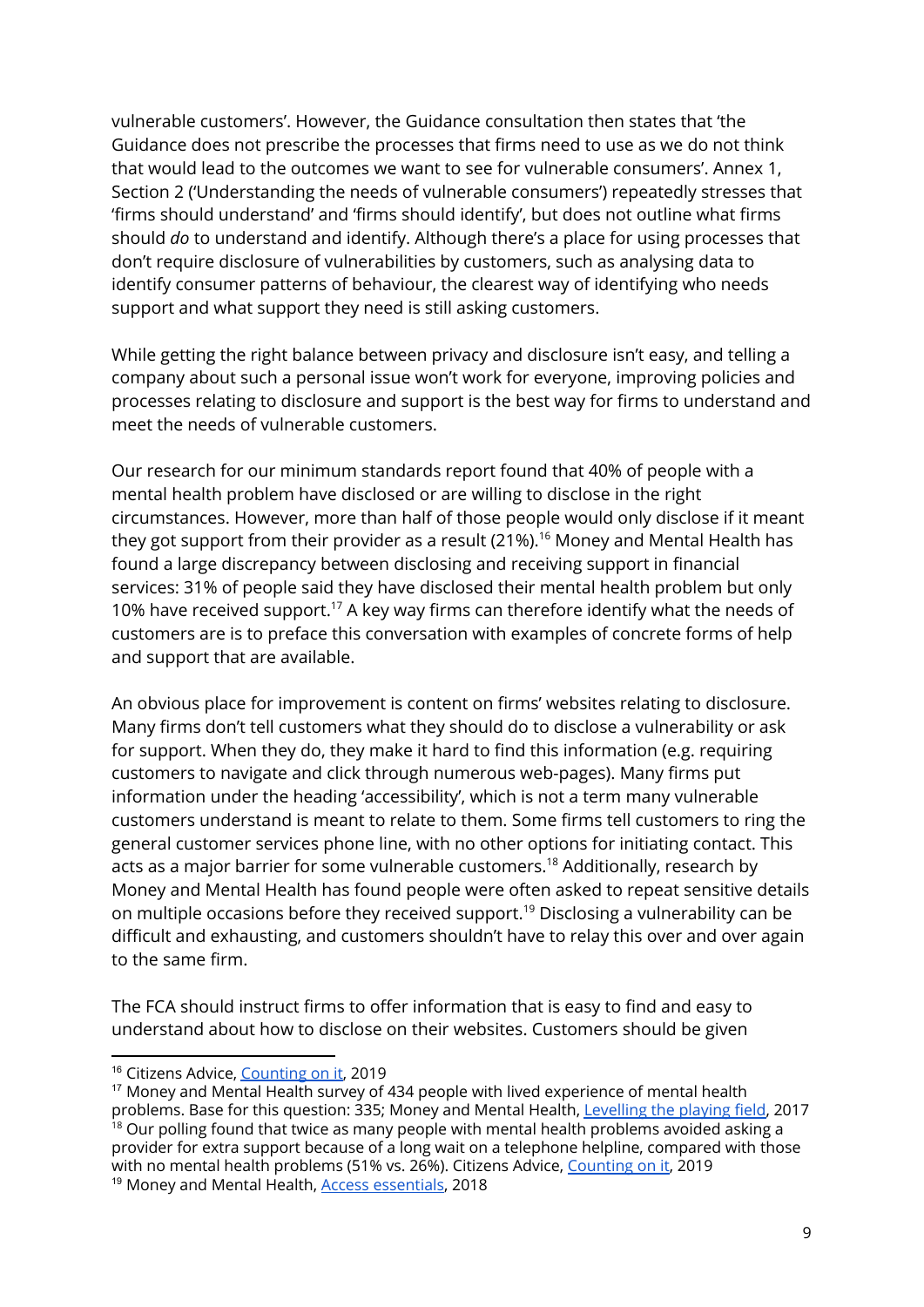multiple channels of communication to contact firms about needing extra support. When a customer discloses that they're vulnerable, they need to see a real benefit and a change in how the firm treats them.

#### **Q6: Do you have any comments on our view of what firms should do to translate their understanding of the needs of vulnerable consumers into practical action on product and service design, good customer service and communications?** and **Q11: Do you have any examples of activities or processes that are in place, or could be established, to ensure the fair treatment of vulnerable consumers?**

As outlined in our response to questions 1 and 2, we think that the FCA should issue a set of minimum standards that are mandatory for firms to implement. These processes and activities would form a baseline of support that all vulnerable consumers should be able to count on across the sector.

We've carried out research focusing on the support needs of people with mental health problems. Some recommendations from our report will be applicable to other vulnerable groups (for example, flexible forms of third party support will be important for people with fluctuating mental health conditions and also those with fluctuating physical health conditions). Some are specifically suited to the needs of people with mental health problems (for example, preventing customers having to wait in call queues). In our report, we recommend the following forms of support should be offered by all firms.<sup>20</sup> Almost everything we're suggesting has already been implemented in some form by a water, energy, telecoms or financial services provider:

- **1. Debt management:** A 60-day pause on enforcement when customers with mental health problems miss 2 back-to-back bill payments. Providers proactively check if customers in arrears are on the right deal and contact them to switch them if they aren't. Providers should contact the customer about this in a way that works for them and highlight clearly that the customer could be saving money (for example, sending them an email, or sending a text asking to arrange a telephone call). Agreeing with a customer that the provider will set up a telephone or face-to-face advice session with an independent debt advice charity ('warm referral').
- **2. Accessible service:** Providers should offer at least 2 channels through which all customers can communicate with them. $^{21}$  One channel should be a freephone telephone line. Providers should offer a telephone service for customers with mental health problems so they don't have to wait in a call queue. They could do this in 2 ways:
	- Have a publicly available direct telephone number for a team which has received specialist training to support customers with mental health problems.

<sup>&</sup>lt;sup>20</sup> Citizens Advice, [Counting](https://www.citizensadvice.org.uk/Global/CitizensAdvice/Consumer%20publications/Minimum%20standards%20report%20-%20final%20version.pdf) on it, 2019

 $21$  Firms can voluntarily go beyond this by implementing an omni-channel approach to customer communication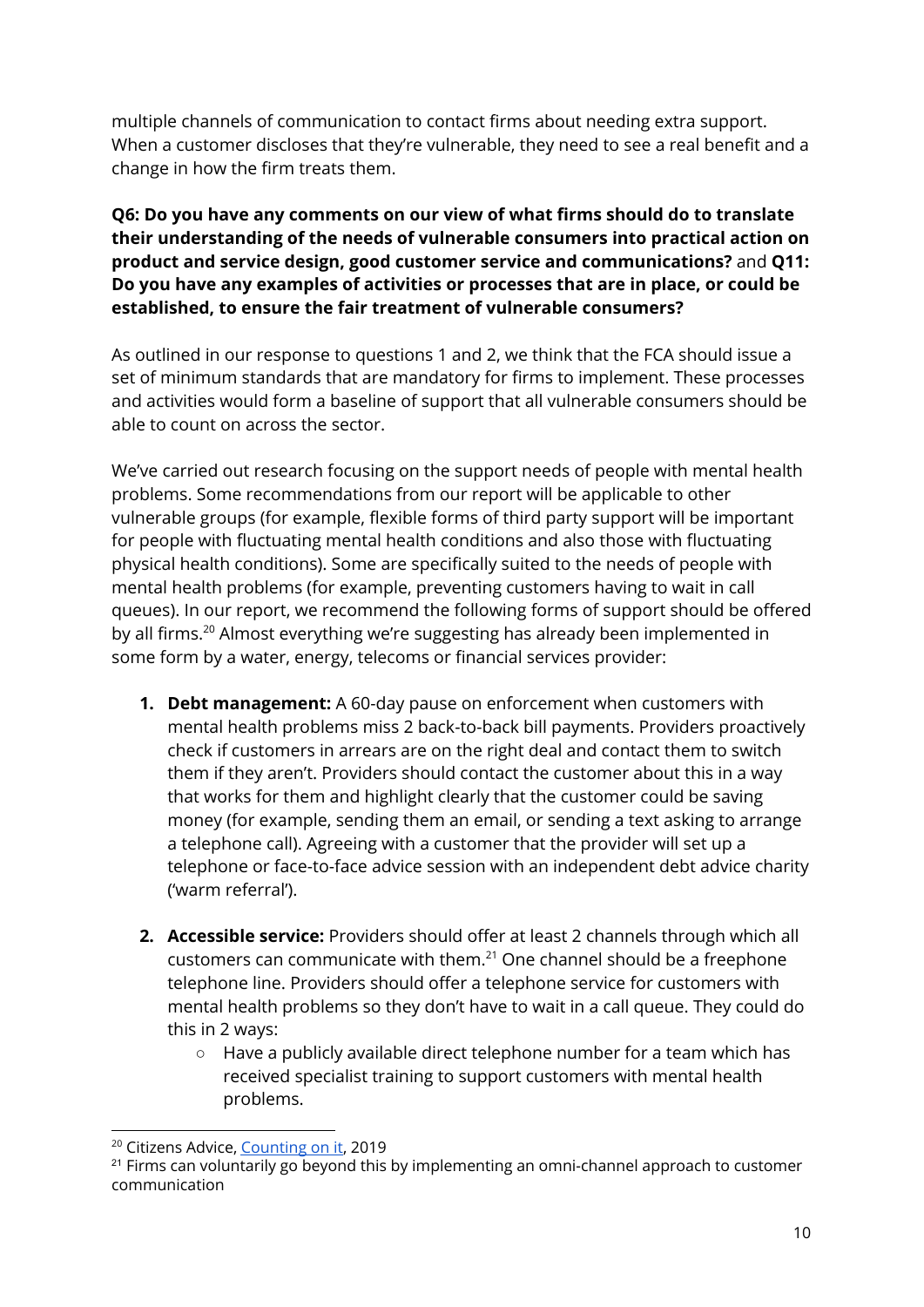○ Use intelligent call routing systems to connect customers with mental health problems directly to a specialist team.

All frontline customer service staff should be trained on company policy on referring callers from the general line to a specialist team. Providers should offer written follow-up when substantive changes are made to the account or contract, or the customer has agreed to take action as a result of the call.

**3. Safety net:** Providers ask all customers who reach their specialist team if they'd like to set up a trusted third party to help them manage their account. This could be a family member, friend or carer. Providers should enable customers who have set up a third party on their account to tailor this: they should be able to easily turn permissions and various forms of access on and off by phone, online or via an app (for example, 'allow my third party to represent me on the phone'; 'allow my third party to receive copies of my bills', 'enable third party view-only access to my online account'. Financial services providers should explore the viability of view-only third party online account access to ensure third parties can't make transactions on the customer's account. Financial services firms should offer customers the option of setting up notifications that can be sent to an emergency contact if a usage limit, set by the customer, is breached, for example if they go over a spending limit on their bank account.

In addition, the FCA should continue to make market-specific rules to protect vulnerable consumers - as it has in the overdraft market. That should include banning uninvited credit limit increases. As an approach, the FCA should have a transparent approach to cost-benefit analysis which enables it to place a high weight on the severity of harm caused when vulnerable consumers have bad market outcomes.

# **Q9: Do you have any views on the extent to which the Guidance will enable firms to comply with their obligations under the Principles and achieve better outcomes for vulnerable consumers?**

The FCA's Principles for Business (the Principles) requires firms to treat all customers fairly, including those who are, or are potentially, vulnerable. Principles-based regulation specifies the outcomes providers should meet, but leaves the means to achieve these outcomes for providers to determine. $^{22}$  The consultation acknowledges that previous work by the FCA has shown that not all firms treat vulnerable consumers fairly, and there is still room for improvement. We're aware from accounts from firms and from our clients that firms interpret PRIN 6 broadly. Firms are not always clear on how to meet their obligations under the Principles in treating vulnerable customers fairly. We've seen this leading to inconsistent outcomes for consumers and a considerable impact on vulnerable customers.

Reviews, such as the FCA's debt management sector thematic review, show that regulatory focus and interventions act as a key driver for firms to achieve good

<sup>&</sup>lt;sup>22</sup> Citizens Advice, [Counting](https://www.citizensadvice.org.uk/Global/CitizensAdvice/Consumer%20publications/Minimum%20standards%20report%20-%20final%20version.pdf) on it, 2019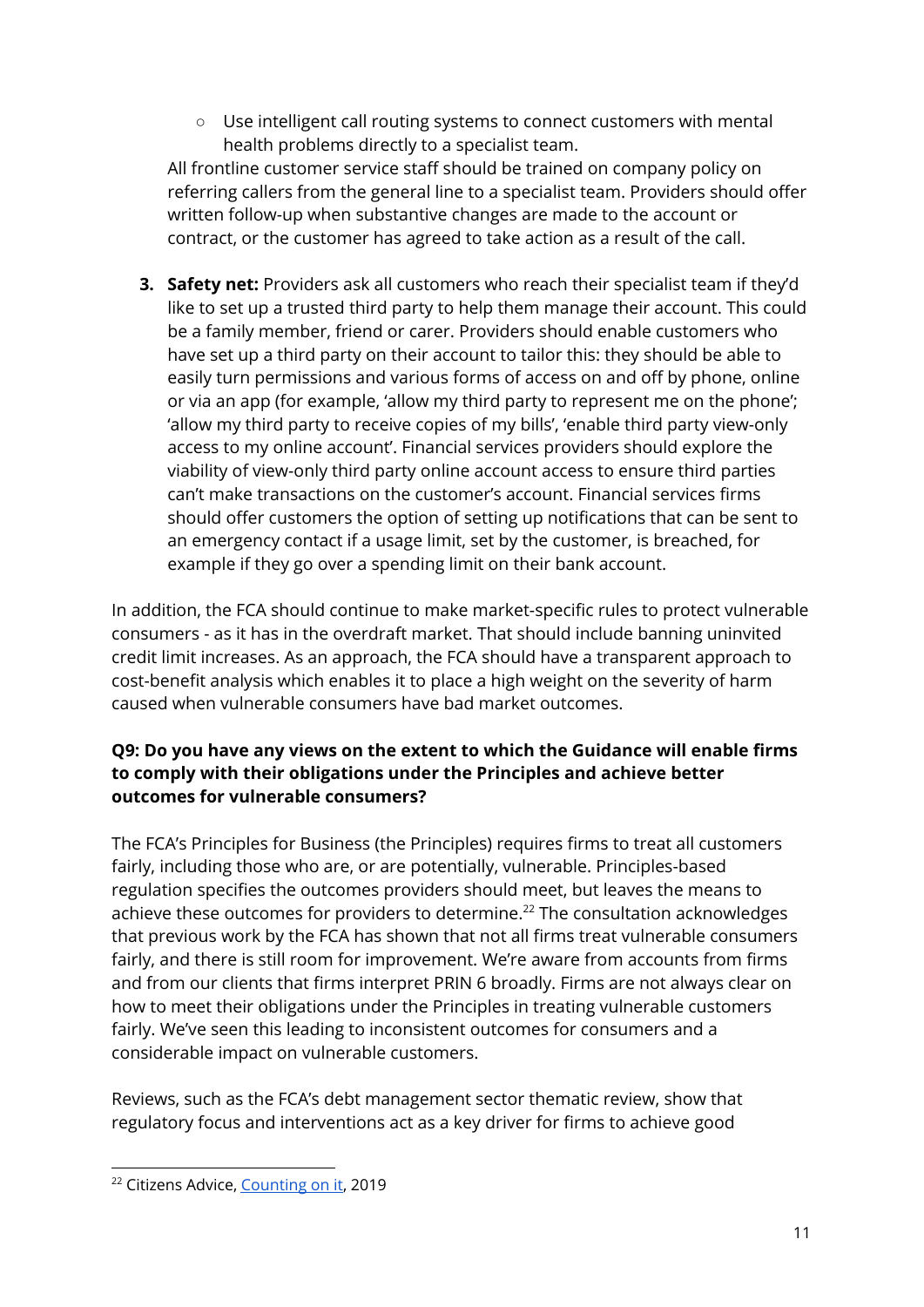outcomes for customers and appeared to be a significant reason for changes in firm culture.<sup>23</sup> The review also found two-thirds of the firms in the sample needed to make urgent improvements to how they identified and treated vulnerable customers in order to comply with CONC 8.2.7R and PRIN 6. $^{24}$  We feel this highlights the need for a more prescriptive 'floor' that all firms must implement to ensure vulnerable consumers are not experiencing harm.

While the Guidance could support how firms comply with the Principles, the flexibility the FCA wishes to give firms to determine their own means of achieving the right outcomes for vulnerable consumers will mean that this lack of consistent support and resulting harm continues. We don't think that the presence of rules drives firms to adopt a 'tick-box mentality' to compliance; this approach is often more a result of firm cultures which aren't centred on a desire to help customers or understand their support needs. This is something that was also highlighted by Jonathan Davidson, FCA Director of Supervision. 25

We'd like to stress that the Guidance states that it will not create an additional obligation on firms, and they need not follow the Guidance in order to comply with rules or other requirements. It's not clear how the Guidance will achieve its objective to improve outcomes for vulnerable consumers if firms are not required to improve their approach.

#### **Q13: Do you have any comments on the role of the Guidance in holding firms to account about how they comply with their obligations under the Principles in treating vulnerable consumers fairly?** and **Q14: Do you have any comments on our intention to monitor the effectiveness of the Guidance?**

The Guidance states that protecting vulnerable consumers is a key priority for the FCA. It sets a clear objective to ensure consistency of outcomes for vulnerable consumers, regardless of the sector in which a firm operates. The FCA wants to be confident that the Guidance drives desired improvements across the industry. However, the Guidance goes on to say that it will not create an additional obligation on firms and they need not follow the Guidance in order to comply with rules or other requirements. We feel that this risks causing confusion to firms as it sends a conflicting message. Given the status of this output as guidance rather than rules, firms may choose not to act on it, or make only superficial changes. There is little risk of not following the Guidance actually leading to any enforcement action against firms. Therefore, we feel it does little to hold firms to account and provides no incentive for firms to apply the Guidance.

We're concerned that the flexibility the FCA wishes to give firms to determine their own means of achieving the right outcomes for vulnerable consumers will mean that this lack of consistent support and resulting harm continues. If firms are not obliged to make any changes in their approach to ensure the fair treatment of vulnerable

<sup>&</sup>lt;sup>23</sup> FCA Debt [Management](https://www.fca.org.uk/publication/thematic-reviews/tr19-1.pdf) Sector Thematic Report, para 1.6 pg 3

<sup>&</sup>lt;sup>24</sup> FCA Debt [Management](https://www.fca.org.uk/publication/thematic-reviews/tr19-1.pdf) Sector Thematic Report, para 4.120 pg 32

 $25$  [Speech](https://www.fca.org.uk/news/speeches/realising-benefits-purposeful-leadership) by Jonathan Davidson, FCA Director of Supervision – Retail and Authorisations, delivered at the CCTA 2018 Conference, Nottingham